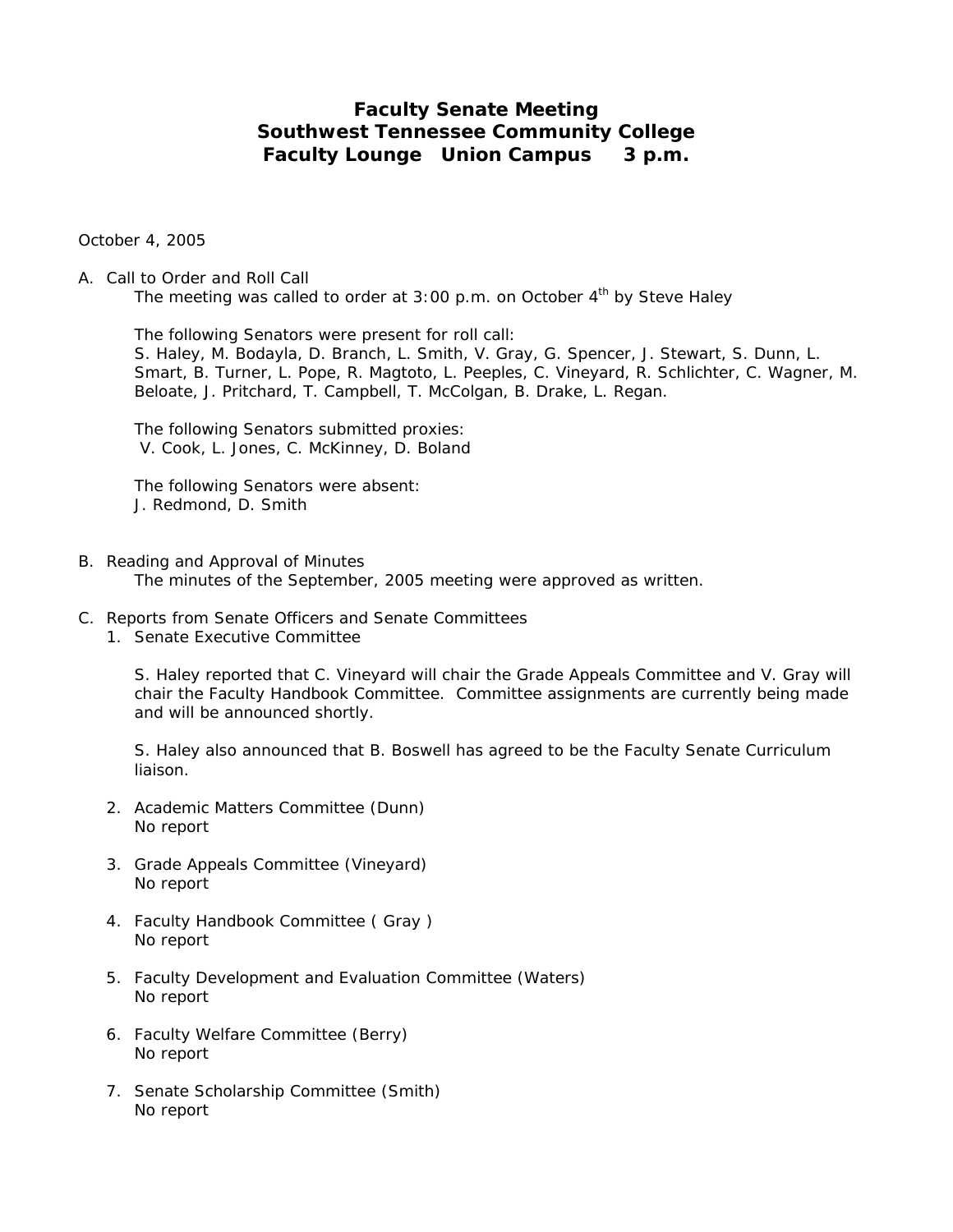The following are College Standing Committees with specific Senate Relationships:

- 8. Curriculum Committee (Boswell) No report
- 9. Promotion and Tenure Committee

L. Pope reported that notices have been sent to Department Heads requesting the names of tenured faculty to enter the pool for the Promotion and Tenure Committee and the Appeal Committee. These committees will be selected at the November Faculty Senate meeting.

- 10.Readmission Appeals Committee No report
- C. Unfinished Business:
	- 1. Faculty Web Site J. Redmond
		- S. Haley asked for information to be sent to J. Redmond so we can include it on the new faculty web site.
- D. New Business
	- 1. Shelby State Senior Faculty T. Curry, R. Casey, P. Foley, S. Murrell

T. Curry presented a brief history of how the faculty concerns of this committee came about. He gave some specific current issues between the 12 month contract faculty and 9 month contract faculty which showed inequities. The current compensation plan gave money to all employees and did not adequately address all problems of salary equity. The Shelby State Senior Faculty would like the Senate to consider:

- Retroactive compensation from the point that Shelby State and State Tech merged.
- Retroactive, prorated retirement benefits for people retiring within five years.
- Equal access between 9 and 12 month faculty based on seniority within the departments. People with the same seniority should be allowed to apply for new 12 month positions.
- A written policy governing 12 month positions.
- Due process if faculty apply for 12 month positions and don't get them. An appeal process must be specified.
- The attrition policy abolished in summer.
- Immediate adjustment of salary between 9 month and 12 month faculty.
- Full publication of salary schedules housed in the department not in the library.

Discussion followed. The real issue seems to be that Shelby State had hardly any 12 month faculty contracts and State Tech had quite a few 12 month faculty contracts. When the schools merged, inequities resulted. The Administration needs to address 12 month contracts.

The Faculty Senate asked T. Curry and his committee what it is that they want the Faculty Senate to do for them. T. Curry indicated that they would like the Faculty Senate to support the issues that we can.

After much discussion, L. Smith moved the following:

"The SEC to appoint an ad hoc committee to develop a concise proposal concerning issues associated with academic contract summer teaching and retirement to present to the Administration. The committee would be formed by November, a preliminary report would be given at the November Faculty Senate meeting with the final report to be given at the December meeting." The motion was seconded and passed. The committee should include both Shelby State and State Tech faculty.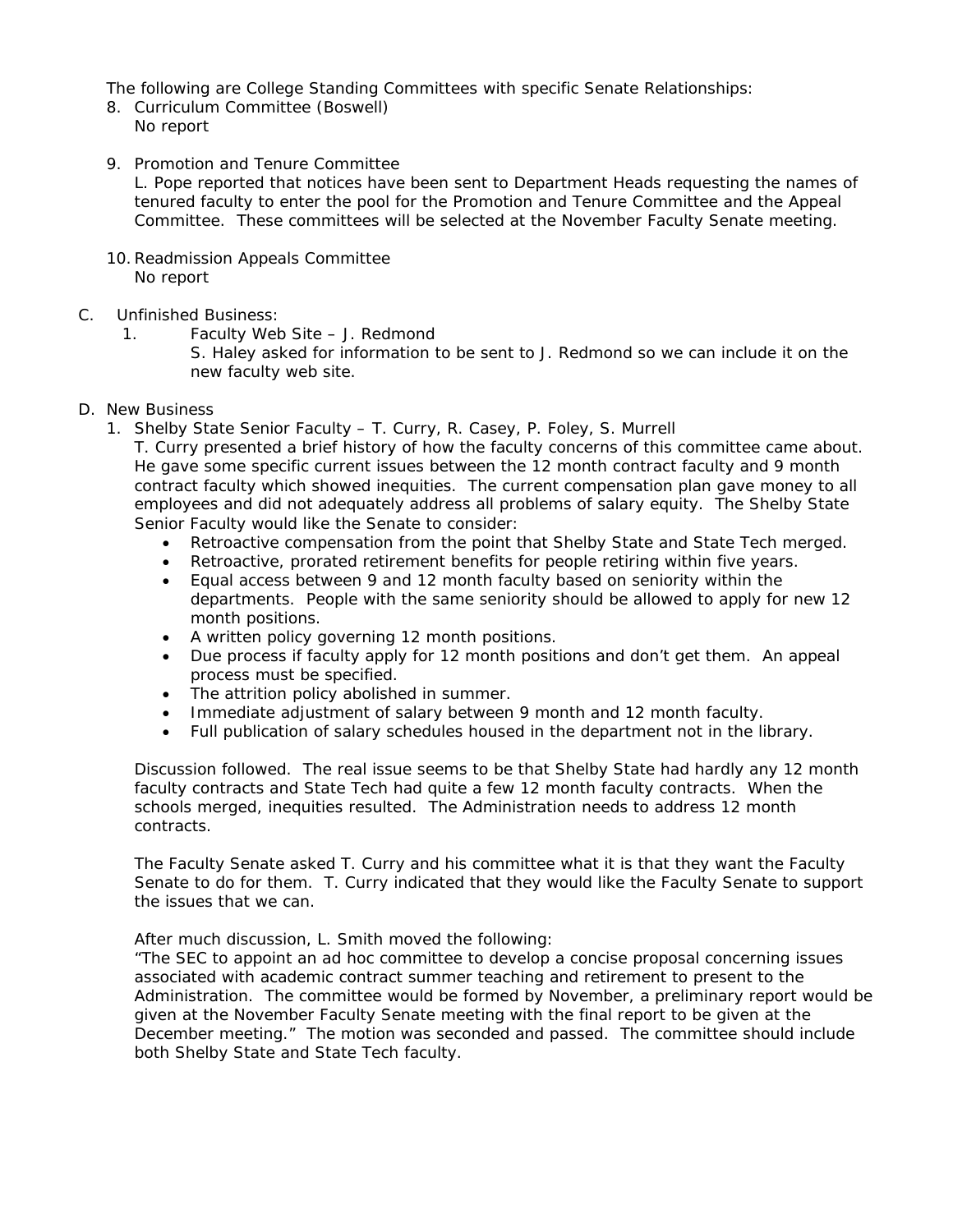2. Office Hours – S. Haley

A memo from C. McKinney was given to Senators. The memo explained the status of his investigation. S. Haley indicated that he has also spoken with Dr. Miller and he hopes to have an update from her soon.

- 3. Other issues
	- S. Haley reported on the following issues.
		- S. African Students No information is available at this time.
		- Katrina Students We have about 100 students here currently.
		- Marketing S. Haley will asked J. Redmond to get information on the various departmental issues regarding marketing problems and report back to the Faculty Senate at the next meeting.
		- Social Security number Dr. Dhingra reports that when the Banner System is up and running, social security numbers will not be used.

Senators raised the following issues:

Decals – Has anything been done about using bumper decals instead of hang tags?

New Campus – L. Smith reported that the school is looking at the new campus as a site so complete services will not have to be offered initially. The committee has discussed what areas will be housed at the new site. General Education and IT are the two areas. The new campus will remain a site for 3 years then become a Center and then a Campus. Southeast will be closed when the new site opens.

Banner – L. Smith reported that we need faculty representation on the Banner Committee.

Zero Based Budget Committee – S. Haley asked L. Smart to represent the Faculty Senate on this committee.

Parking – T. Campbell asked what is going to be done on the Union campus regarding parking. With the loss of the Union Avenue parking lot, parking has become extremely difficult. S. Haley will check into this issue.

E. Adjournment

The Senate was adjourned at 4:15 p.m. \*Senate Sharepoint Web Site: <http://internal.southwest.tn.edu/fac-senate/>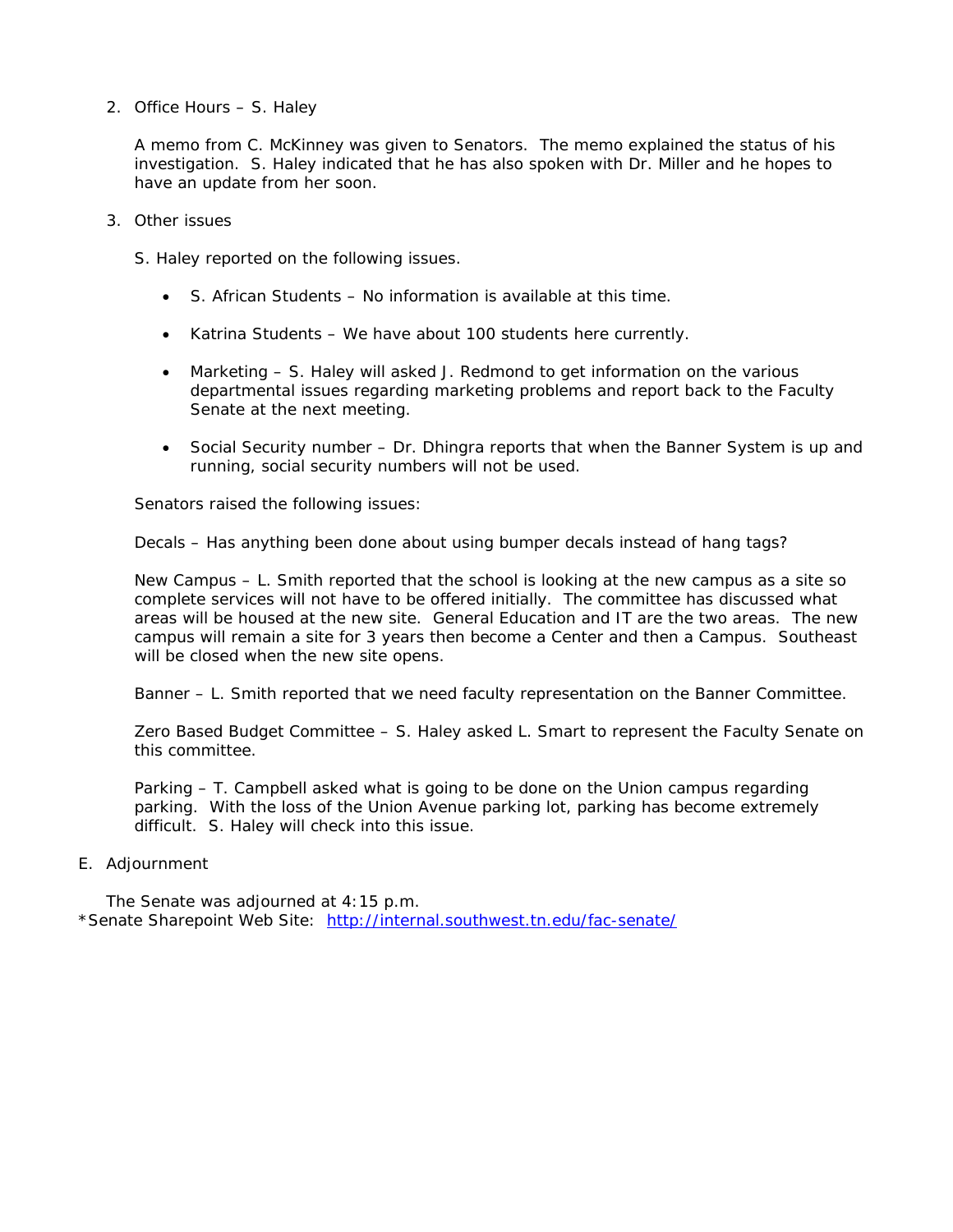### **2005-2006 Senate**

President: Steve Haley shaley 5635 \_x\_\_\_

**Division Senators:** 

# **Division Senators of Liberal Studies and Education - Five Seats.** Roll

(Developmental Studies, Education, Fine Arts/Language and Literature, Social and Behavioral Science/Criminal Justice)

| Mary Ann Bodayla (2yrs) | mbodayla | Social Behav. Sci./Crim. Just. | 5197 x      |
|-------------------------|----------|--------------------------------|-------------|
| Doug Branch (2yrs)      | dbranch  | Fine Arts/Lang. and Lit.       | 4483_x_____ |
| Lilliette Smith (2yrs)  | ljsmith  | Social Behav. Sci./Crim. Just. | 4125 x      |
| Vava Cook (1yr)         | vcook    | Education                      | 4648_Proxy_ |
| Victoria Gray (1yr)     | vgray    | Social Behav. Sci./Crim. Just. | 4678_x____  |

# **Division Senators of Business, Career Studies and Technology - Five Seats.**

(Accountacy/Office Adm./Career Studies, Business Adm. and Paralegal Studies, Information Tech/Graphic Arts, Engineering Tech., Industrial and Environ. Tech.)

| Jerry Redmond (2yrs)   | jredmond      | Information Tech., Graph. Arts. | 4410_absent_ |
|------------------------|---------------|---------------------------------|--------------|
| Gary Spencer (2yrs)    | gspencer      | Engineering Tech.               |              |
| Jeffrey Stewart (2yrs) | jstewart      | Indus & Environ Technologies    | 4665 x       |
| Sarah Dunn (1yr)       | sdunn         | Information Tech., Programming  | 4152__x___   |
| Lee Smart (1yr)        | <b>Ismart</b> | Accountancy/ Office Adm.        | $6025 - x$   |

# **Division Senators of Math, Natural Sciences, & Health Sciences - Four Seats.**

(Nursing, Mathematics, Natural Sciences, Allied Health)

| Bill Turner (2yrs)  | wturner  | <b>Mathematics</b>      | 6023 $x$     |
|---------------------|----------|-------------------------|--------------|
| Doug Smith (1yr)    | dsmith   | <b>Natural Sciences</b> | 4128_absent_ |
| Linda Pope (1yr)    | lpope    | Allied Health           | 5056 $x$     |
| Roma Magtoto (2yrs) | rmagtoto | Nursing                 | 5435__x___   |

#### **Department Senators:**

**Division: Business, Career Studies & Tech.** 

#### **Departments:**

- **a. Accountancy, Office Admin. & Career Studies**
- **b. Administration & Paralegal Studies**
- **c. Info. Tech. & Graphic Arts Tech.**
- **d. Engineering Technologies**
- **e. Indus & Environ Technologies**

| <i>lpeeples</i> |                                 | 4006_x___                |
|-----------------|---------------------------------|--------------------------|
| ccrabtree       | Business Adm. and Paralegal St. | 4668_x____               |
| rschlichter     | Information Tech./Graphic Arts  | 4144 x                   |
| Igjones         | Engineering Tech.               | $4983$ _proxy_           |
| cwagner         | Industrial and Environ. Tech.   | 4160_x____               |
|                 |                                 | Accountancy/ Office Adm. |